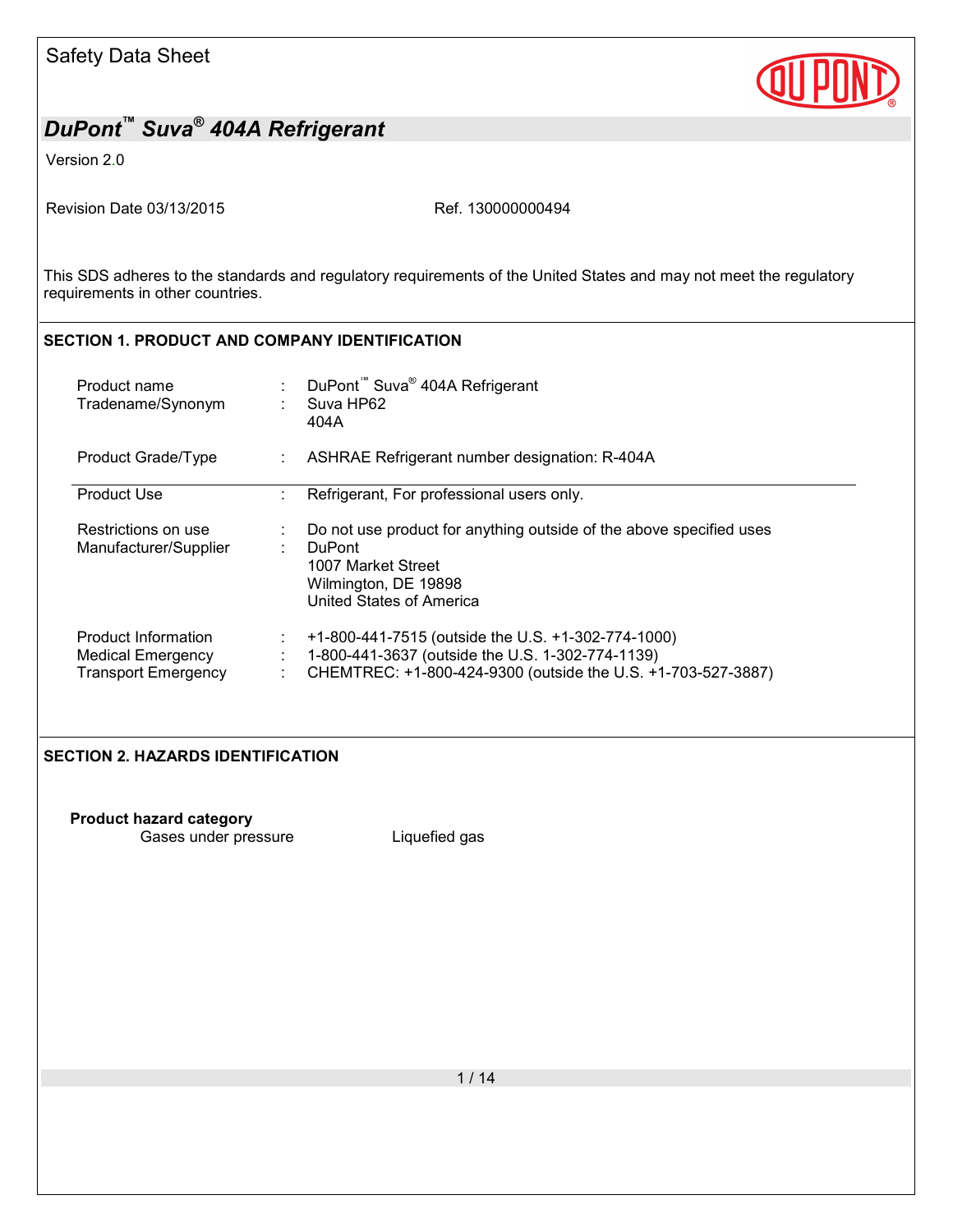

### Version 2.0

Revision Date 03/13/2015 Ref. 130000000494





| ∩∔h∧× h∧¬∧×d∧                    |                                                            |
|----------------------------------|------------------------------------------------------------|
| Hazardous prevention<br>measures | : Protect from sunlight. Store in a well-ventilated place. |
| Hazardous warnings               | : Contains gas under pressure; may explode if heated.      |
| Signal word                      | : Warning                                                  |

#### **Other hazards**

Misuse or intentional inhalation abuse may lead to death without warning. Vapours are heavier than air and can cause suffocation by reducing oxygen available for breathing. Rapid evaporation of the liquid may cause frostbite.

### **SECTION 3. COMPOSITION/INFORMATION ON INGREDIENTS**

| Component                            | CAS-No.  | Concentration |
|--------------------------------------|----------|---------------|
| 1,1,1-Trifluoroethane (HFC-143a)     | 420-46-2 | 52 %          |
| Pentafluoroethane (HFC-125)          | 354-33-6 | 44 %          |
| 1,1,1,2-Tetrafluoroethane (HFC-134a) | 811-97-2 | 4%            |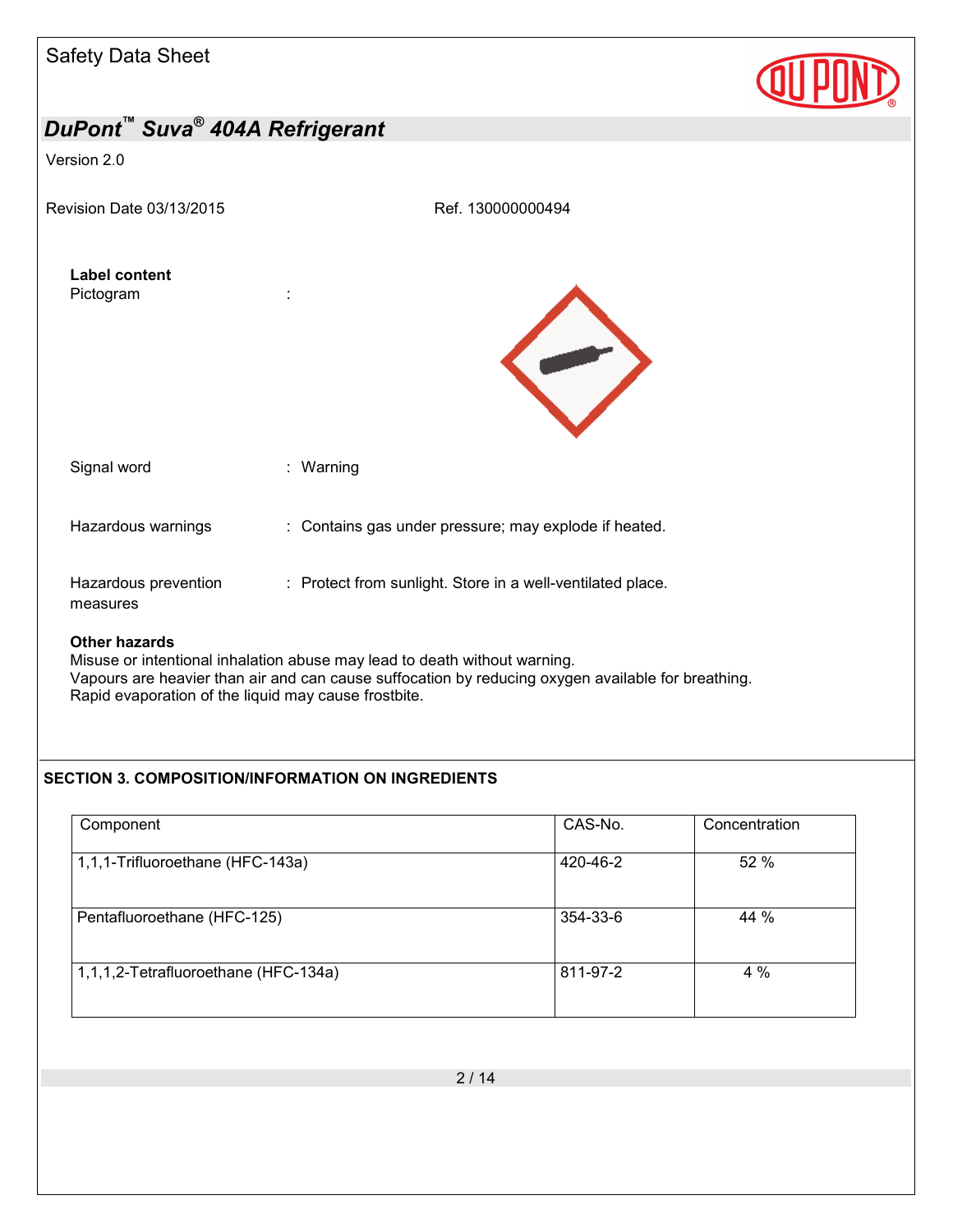

Version 2.0

Revision Date 03/13/2015 Ref. 130000000494

### **SECTION 4. FIRST AID MEASURES**

| General advice                                           | : Never give anything by mouth to an unconscious person. When symptoms<br>persist or in all cases of doubt seek medical advice.                                                                                                                                                                                                                                                                                                               |
|----------------------------------------------------------|-----------------------------------------------------------------------------------------------------------------------------------------------------------------------------------------------------------------------------------------------------------------------------------------------------------------------------------------------------------------------------------------------------------------------------------------------|
| Inhalation                                               | : Remove from exposure, lie down. Artificial respiration and/or oxygen may be<br>necessary. Call a physician.                                                                                                                                                                                                                                                                                                                                 |
| Skin contact                                             | : Flush area with lukewarm water. Do not use hot water. If frostbite has occurred,<br>call a physician.                                                                                                                                                                                                                                                                                                                                       |
| Eye contact                                              | : In case of contact, immediately flush eyes with plenty of water for at least 15<br>minutes. Call a physician.                                                                                                                                                                                                                                                                                                                               |
| Ingestion                                                | : Is not considered a potential route of exposure.                                                                                                                                                                                                                                                                                                                                                                                            |
| Most important<br>symptoms/effects, acute<br>and delayed | : Misuse or intentional inhalation abuse may cause death without warning<br>symptoms, due to cardiac effects. Other symptoms potentially related to misuse<br>or inhalation abuse are: Anaesthetic effects Light-headedness dizziness,<br>confusion, incoordination, drowsiness, or unconsciousness irregular heartbeat<br>with a strange sensation in the chest, heart thumping, apprehension, feeling of<br>fainting, dizziness or weakness |
| Protection of first-aiders                               | If potential for exposure exists refer to Section 8 for specific personal protective<br>equipment.                                                                                                                                                                                                                                                                                                                                            |
| Notes to physician                                       | : Because of possible disturbances of cardiac rhythm, catecholamine drugs,<br>such as epinephrine, that may be used in situations of emergency life support<br>should be used with special caution.                                                                                                                                                                                                                                           |

#### **SECTION 5. FIREFIGHTING MEASURES**

| Suitable extinguishing media      | : As appropriate for combustibles in area. Extinguishant for other burning<br>material in area is sufficient to stop burning. |
|-----------------------------------|-------------------------------------------------------------------------------------------------------------------------------|
| Unsuitable extinguishing<br>media | $\therefore$ No applicable data available.                                                                                    |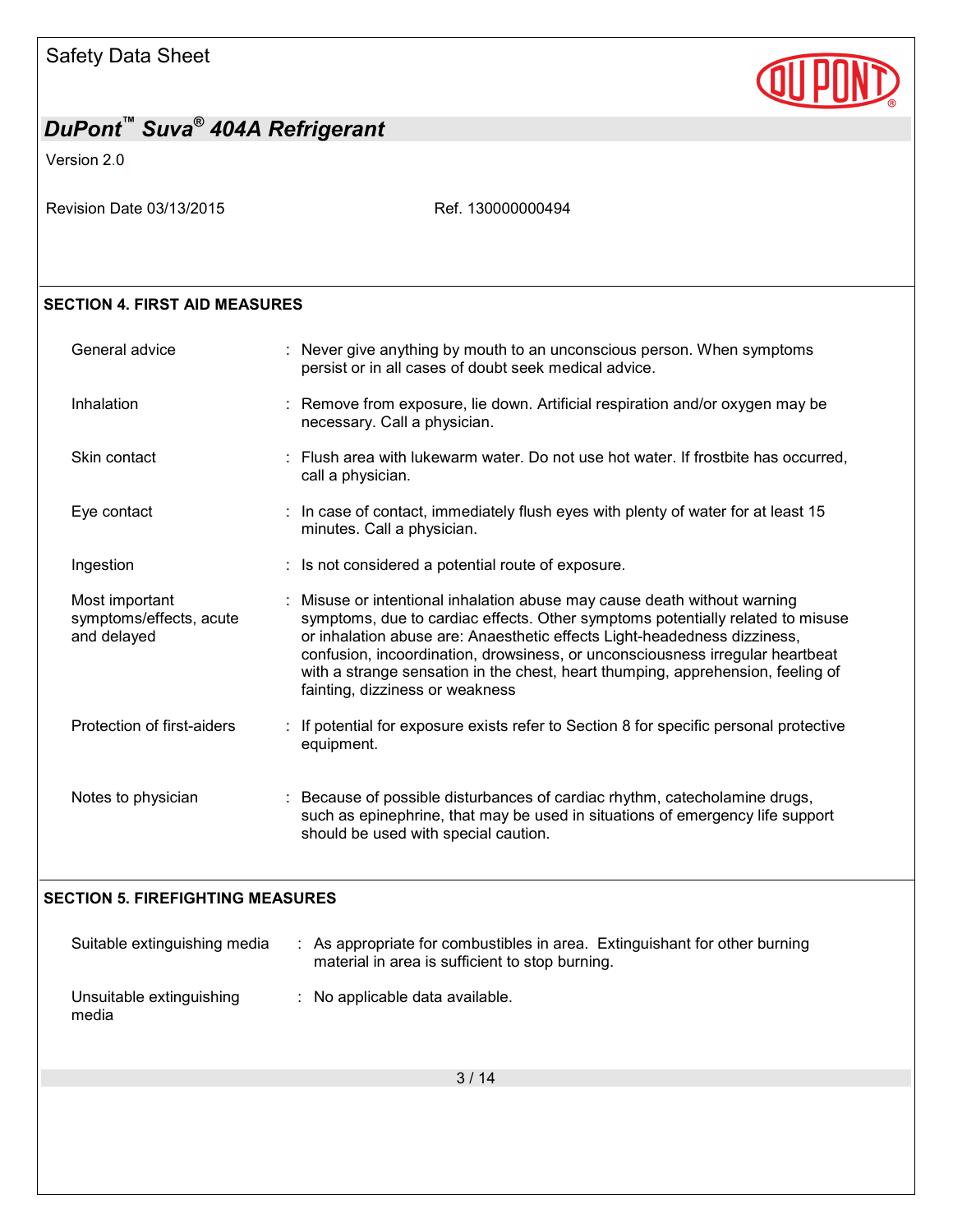Version 2.0

Revision Date 03/13/2015 Revision Date 03/13/2015 Specific hazards : Cylinders are equipped with pressure and temperature relief devices, but may still rupture under fire conditions. Decomposition may occur. Contact of welding or soldering torch flame with high concentrations of refrigerant can result in visible changes in the size and colour of the torch flame. This flame effect will only occur in concentrations of product well above the recommended exposure limit. Therefore stop all work and ventilate to disperse refrigerant vapors from the work area before using any open flames. This substance is not flammable in air at temperatures up to 100 deg. C (212 deg. F) at atmospheric pressure. However, mixtures of this substance with high concentrations of air at elevated pressure and/or temperature can become combustible in the presence of an ignition source. This substance can also become combustible in an oxygen enriched environment (oxygen concentrations greater than that in air). Whether a mixture containing this substance and air, or this substance in an oxygen enriched atmosphere become combustible depends on the inter-relationship of 1) the temperature 2) the pressure, and 3) the proportion of oxygen in the mixture. In general, this substance should not be allowed to exist with air above atmospheric pressure or at high temperatures; or in an oxygen enriched environment. For example this substance should NOT be mixed with air under pressure for leak testing or other purposes. Experimental data have also been reported which indicate combustibility of this substance in the presence of certain concentrations of chlorine. Special protective equipment for firefighters : In the event of fire, wear self-contained breathing apparatus. Use personal protective equipment. Wear neoprene gloves during cleaning up work after a fire. Further information : Use water spray or fog to protect the fire fighters and to cool container. Selfcontained breathing apparatus (SCBA) is required if containers rupture and contents are released under fire conditions. Water runoff should be contained and neutralized prior to release. Cool containers/tanks with water spray.

### **SECTION 6. ACCIDENTAL RELEASE MEASURES**

NOTE: Review FIRE FIGHTING MEASURES and HANDLING (PERSONNEL) sections before proceeding with clean-up. Use appropriate PERSONAL PROTECTIVE EQUIPMENT during clean-up.

Safeguards (Personnel) : Ventilate area, especially low or enclosed places where heavy vapours might collect.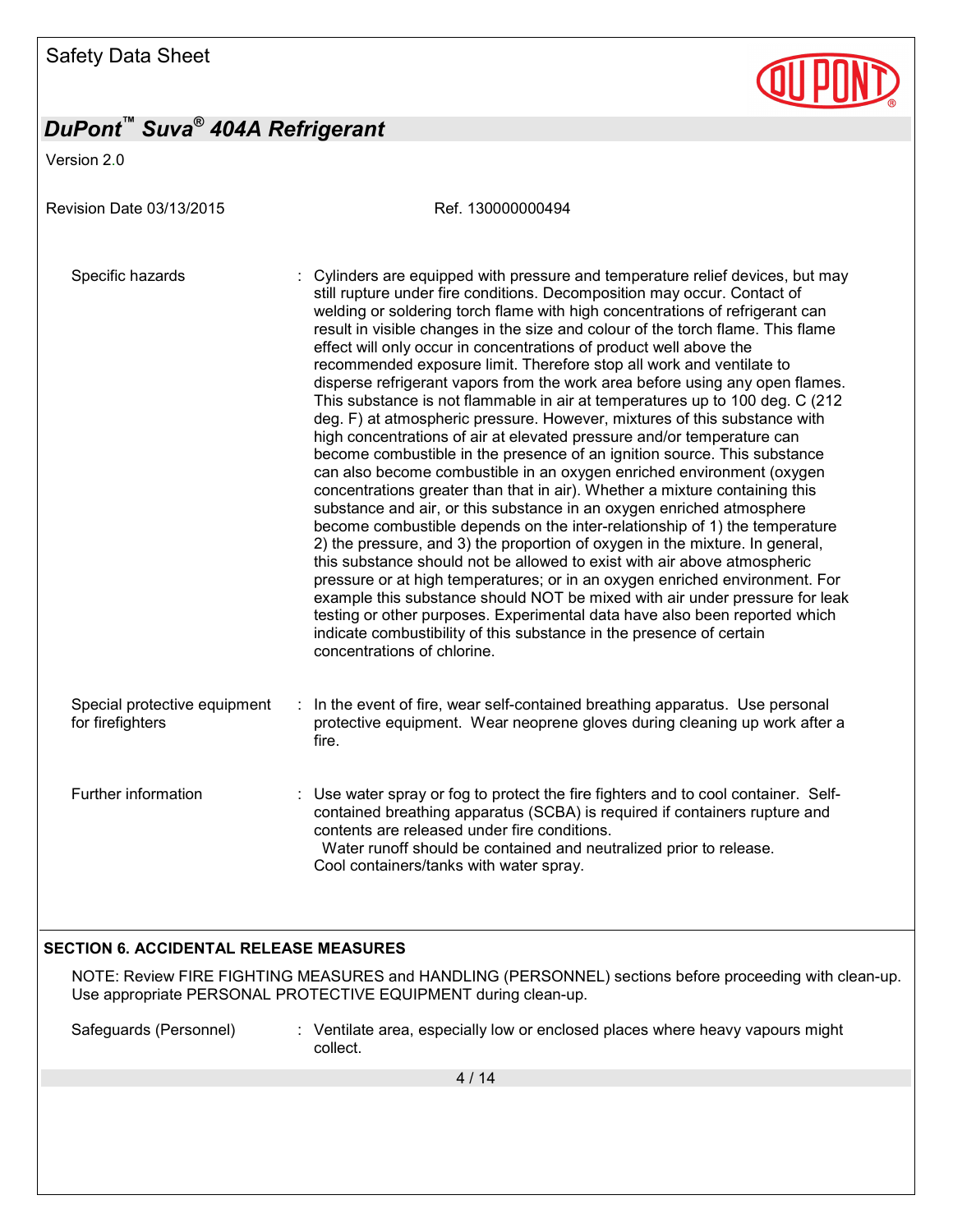

| Revision Date 03/13/2015               | Ref. 130000000494                                                                                                                                                                                                                                                                                                                                                                                                                                                                                                                                                                                                                                                                                                                                                                                                                                                                                                              |  |  |  |
|----------------------------------------|--------------------------------------------------------------------------------------------------------------------------------------------------------------------------------------------------------------------------------------------------------------------------------------------------------------------------------------------------------------------------------------------------------------------------------------------------------------------------------------------------------------------------------------------------------------------------------------------------------------------------------------------------------------------------------------------------------------------------------------------------------------------------------------------------------------------------------------------------------------------------------------------------------------------------------|--|--|--|
| Environmental precautions              | : Should not be released into the environment.<br>In accordance with local and national regulations.                                                                                                                                                                                                                                                                                                                                                                                                                                                                                                                                                                                                                                                                                                                                                                                                                           |  |  |  |
| Spill Cleanup                          | Evaporates.<br>Ventilate area using forced ventilation, especially low or enclosed places<br>where heavy vapors might collect.                                                                                                                                                                                                                                                                                                                                                                                                                                                                                                                                                                                                                                                                                                                                                                                                 |  |  |  |
| <b>Accidental Release Measures</b>     | : Avoid open flames and high temperatures. Self-contained breathing<br>apparatus (SCBA) is required if a large release occurs.                                                                                                                                                                                                                                                                                                                                                                                                                                                                                                                                                                                                                                                                                                                                                                                                 |  |  |  |
| <b>SECTION 7. HANDLING AND STORAGE</b> |                                                                                                                                                                                                                                                                                                                                                                                                                                                                                                                                                                                                                                                                                                                                                                                                                                                                                                                                |  |  |  |
| Handling (Personnel)                   | : Avoid breathing vapours or mist. Avoid contact with skin, eyes and clothing.<br>Provide sufficient air exchange and/or exhaust in work rooms. For personal<br>protection see section 8.<br>Handle in accordance with good industrial hygiene and safety practice.                                                                                                                                                                                                                                                                                                                                                                                                                                                                                                                                                                                                                                                            |  |  |  |
| Handling (Physical Aspects)            | : The product should not be mixed with air for leak testing or used with air for<br>any other purpose above atmospheric pressure. Contact with chlorine or<br>other strong oxidizing agents should also be avoided.                                                                                                                                                                                                                                                                                                                                                                                                                                                                                                                                                                                                                                                                                                            |  |  |  |
| Dust explosion class                   | : Not applicable                                                                                                                                                                                                                                                                                                                                                                                                                                                                                                                                                                                                                                                                                                                                                                                                                                                                                                               |  |  |  |
| Storage                                | : Valve protection caps and valve outlet threaded plugs must remain in place<br>unless container is secured with valve outlet piped to use point. Do not drag,<br>slide or roll cylinders. Use a suitable hand truck for cylinder movement. Use a<br>pressure reducing regulator when connecting cylinder to lower pressure<br>(<3000 psig) piping or systems. Never attempt to lift cylinder by its cap. Use a<br>check valve or trap in the discharge line to prevent hazardous back flow into<br>the cylinder. Cylinders should be stored upright and firmly secured to<br>prevent falling or being knocked over.<br>Separate full containers from empty containers. Keep at temperature not<br>exceeding 52°C. Do not store near combustible materials. Avoid area where<br>salt or other corrosive materials are present.<br>see user defined free text<br>The product has an indefinite shelf life when stored properly. |  |  |  |
| Storage period                         | $:$ > 10 yr                                                                                                                                                                                                                                                                                                                                                                                                                                                                                                                                                                                                                                                                                                                                                                                                                                                                                                                    |  |  |  |
| Storage temperature                    | : $<$ 52 °C (< 126 °F)                                                                                                                                                                                                                                                                                                                                                                                                                                                                                                                                                                                                                                                                                                                                                                                                                                                                                                         |  |  |  |
|                                        | 5/14                                                                                                                                                                                                                                                                                                                                                                                                                                                                                                                                                                                                                                                                                                                                                                                                                                                                                                                           |  |  |  |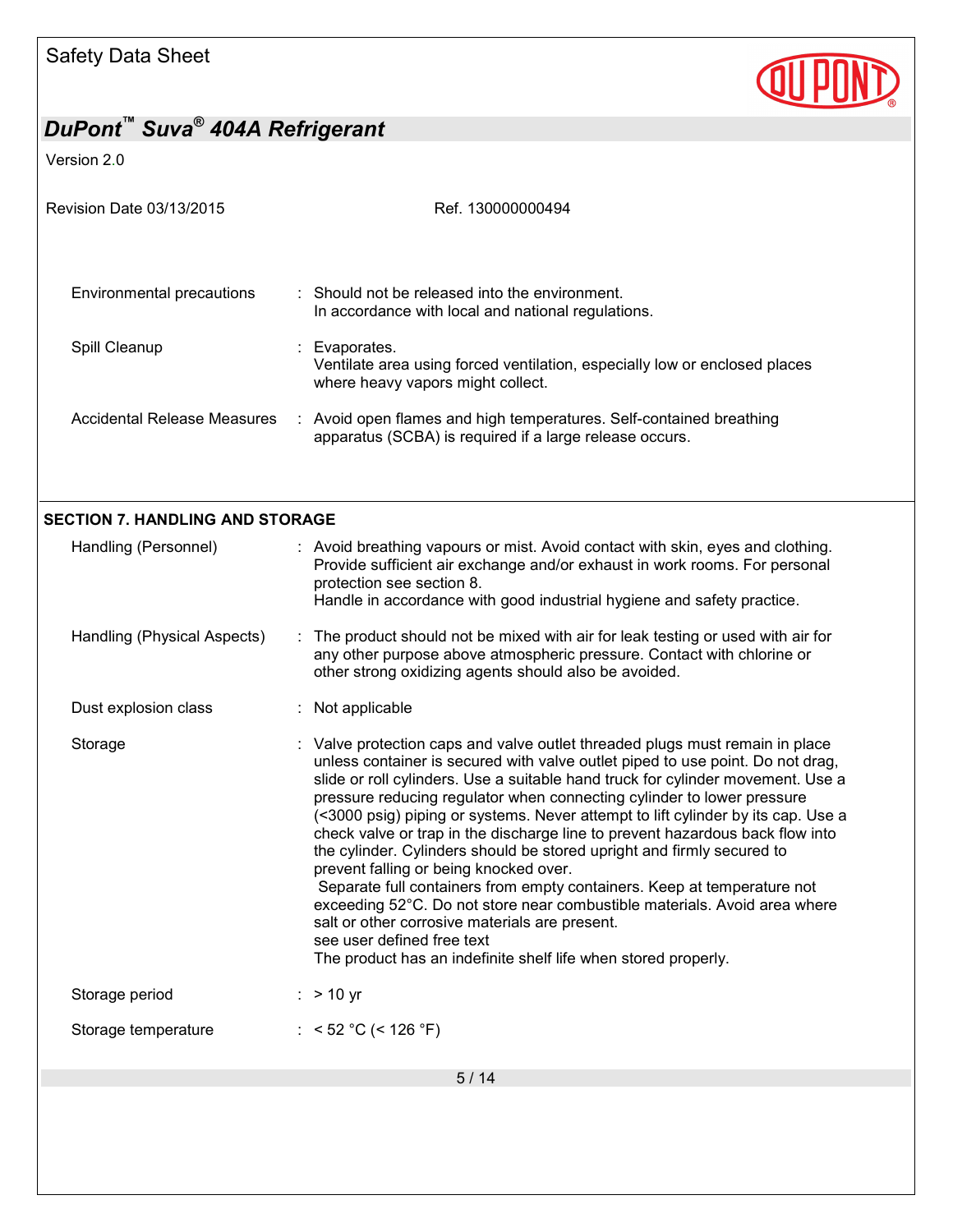

| DuPont "Suva <sup>®</sup> 404A Refrigerant                 |          |                                                                                                                                                                                                                                                                                                                                             |                |  |  |
|------------------------------------------------------------|----------|---------------------------------------------------------------------------------------------------------------------------------------------------------------------------------------------------------------------------------------------------------------------------------------------------------------------------------------------|----------------|--|--|
| Version 2.0                                                |          |                                                                                                                                                                                                                                                                                                                                             |                |  |  |
| Revision Date 03/13/2015                                   |          | Ref. 130000000494                                                                                                                                                                                                                                                                                                                           |                |  |  |
| <b>SECTION 8. EXPOSURE CONTROLS/PERSONAL PROTECTION</b>    |          |                                                                                                                                                                                                                                                                                                                                             |                |  |  |
| <b>Engineering controls</b>                                |          | : Local exhaust should be used when large amounts are released. Mechanical<br>ventilation should be used in low or enclosed places. Refrigerant<br>Concentration monitors may be necessary to determine vapor concentrations<br>in work areas prior to use of torches or other open flames, or if employees are<br>entering enclosed areas. |                |  |  |
| Personal protective equipment<br>Respiratory protection    |          | : Under normal manufacturing conditions, no respiratory protection is required<br>when using this product.                                                                                                                                                                                                                                  |                |  |  |
| Hand protection                                            |          | : Material: Impervious gloves                                                                                                                                                                                                                                                                                                               |                |  |  |
| Eye protection                                             |          | : Wear safety glasses with side shields. Additionally wear a face shield where<br>the possibility exists for face contact due to splashing, spraying or airborne<br>contact with this material.                                                                                                                                             |                |  |  |
| Protective measures                                        | occurs.  | Self-contained breathing apparatus (SCBA) is required if a large release                                                                                                                                                                                                                                                                    |                |  |  |
| <b>Exposure Guidelines</b><br><b>Exposure Limit Values</b> |          |                                                                                                                                                                                                                                                                                                                                             |                |  |  |
| 1,1,1-Trifluoroethane<br>AEL *                             | (DUPONT) | 1,000 ppm                                                                                                                                                                                                                                                                                                                                   | 8 & 12 hr. TWA |  |  |
| Pentafluoroethane<br>AEL *                                 | (DUPONT) | 1,000 ppm                                                                                                                                                                                                                                                                                                                                   | 8 & 12 hr. TWA |  |  |
| 1,1,1,2-Tetrafluoroethane<br>AEL*                          | (DUPONT) | 1,000 ppm                                                                                                                                                                                                                                                                                                                                   | 8 & 12 hr. TWA |  |  |

\* AEL is DuPont's Acceptable Exposure Limit. Where governmentally imposed occupational exposure limits which are lower than the AEL are in effect, such limits shall take precedence.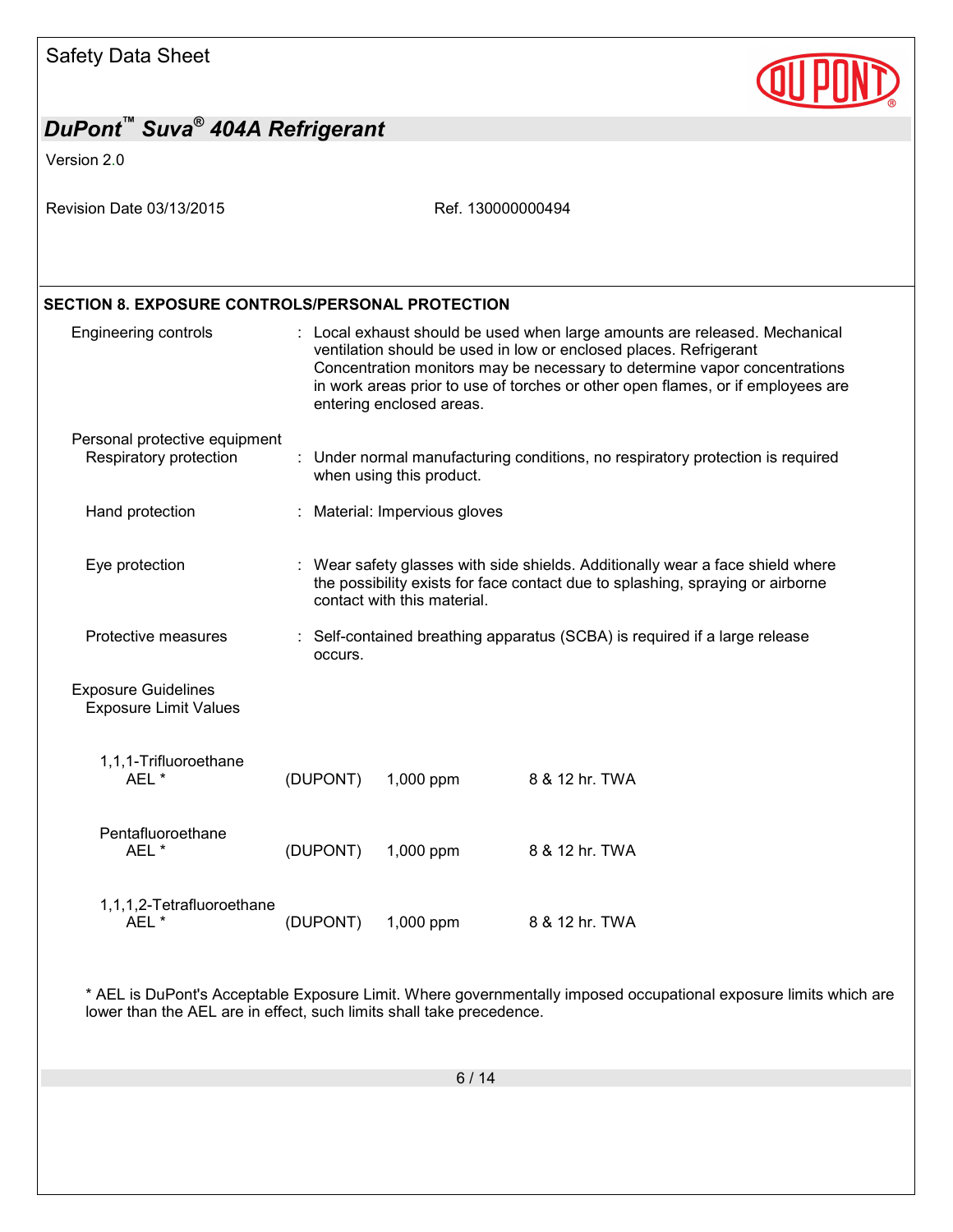

Version 2.0

Revision Date 03/13/2015 Ref. 130000000494

### **SECTION 9. PHYSICAL AND CHEMICAL PROPERTIES**

| Appearance<br>Physical state<br>Form<br>Color |                      | : gaseous<br>Liquefied gas<br>: colourless         |
|-----------------------------------------------|----------------------|----------------------------------------------------|
| Odor                                          |                      | : slight, ether-like                               |
| Odor threshold                                |                      | No applicable data available.                      |
| рH                                            |                      | No applicable data available.                      |
| Melting point/freezing point                  |                      | : Melting point<br>Not available for this mixture. |
| Boiling point/boiling range                   |                      | : Boiling point<br>-46.2 °C (-51.2 °F)             |
| Flash point                                   |                      | does not flash                                     |
| Evaporation rate                              |                      | $\therefore$ > 1<br>$(CCL4=1.0)$                   |
| Flammability (solid, gas)                     | ÷                    | No applicable data available.                      |
| Upper explosion limit                         |                      | Method: None per ASTM E681                         |
| Lower explosion limit                         | $\ddot{\phantom{a}}$ | Method: None per ASTM E681                         |
| Vapor pressure                                |                      | 12,546 hPa at 25 °C (77 °F)                        |
| Vapor density                                 |                      | : $3.4$ at 25°C (77°F) and 1013 hPa (Air=1.0)      |
| Density                                       |                      | 1.044 g/cm3 at 25 °C (77 °F)<br>(as liquid)        |
| Specific gravity (Relative<br>density)        |                      | : 1.05 at 25 °C (77 °F)                            |
| Water solubility                              |                      | not determined                                     |
| Solubility(ies)                               |                      | No applicable data available.                      |
|                                               |                      | 7 / 14                                             |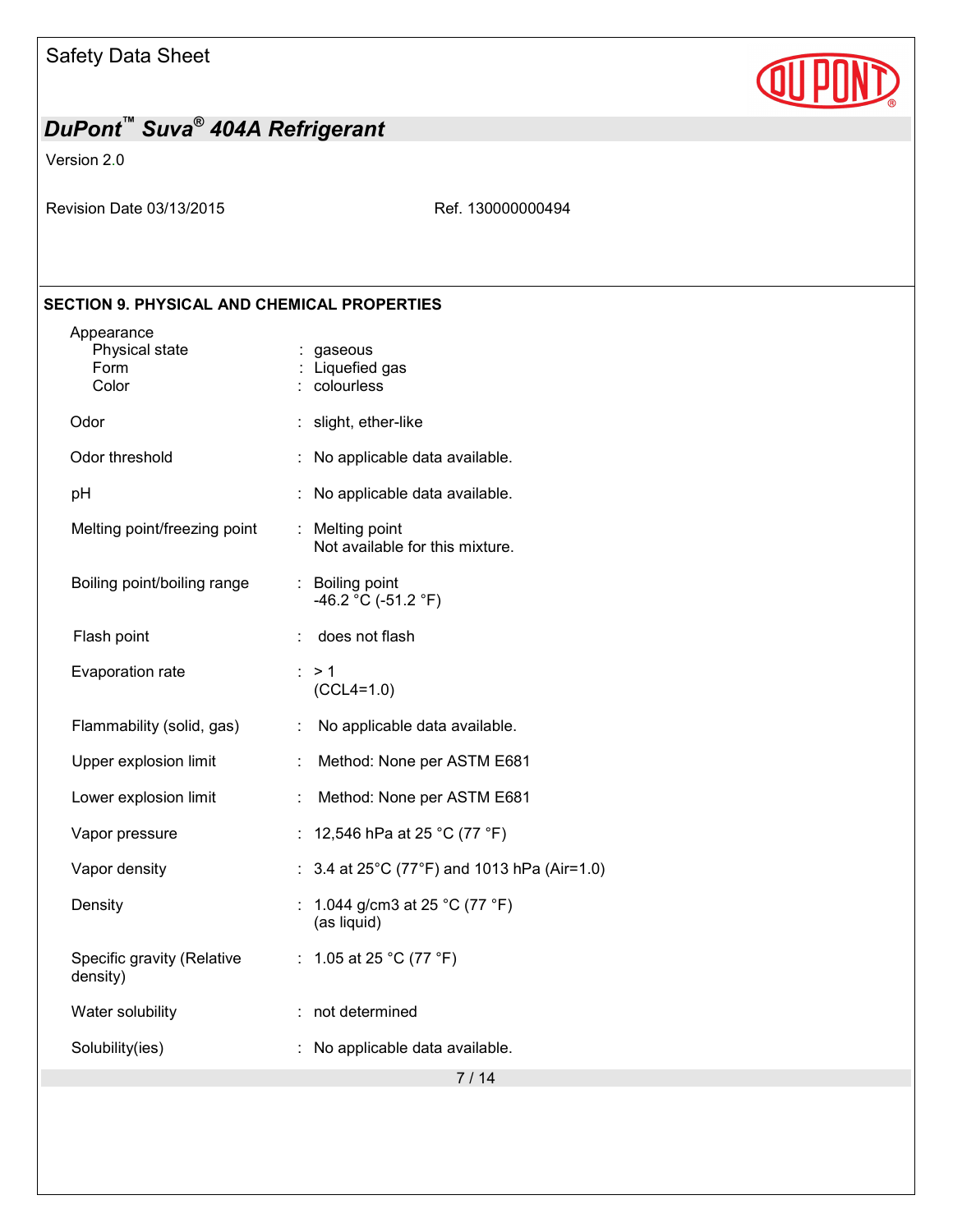

### Version 2.0

Ref. 130000000494

| Partition coefficient: n-<br>octanol/water | : No applicable data available.     |
|--------------------------------------------|-------------------------------------|
| Auto-ignition temperature                  | No applicable data available.       |
| Ignition temperature                       | no data available                   |
| Decomposition temperature                  | No applicable data available.<br>t. |
| Viscosity, kinematic                       | No applicable data available.       |
| Viscositv                                  | No applicable data available.       |
| % Volatile                                 | $\pm$ 100 %                         |

### **SECTION 10. STABILITY AND REACTIVITY**

| Reactivity                            | Decomposes on heating.                                                                                                                                                                                                                                                                           |  |
|---------------------------------------|--------------------------------------------------------------------------------------------------------------------------------------------------------------------------------------------------------------------------------------------------------------------------------------------------|--|
| Chemical stability                    | Stable at normal temperatures and storage conditions.                                                                                                                                                                                                                                            |  |
| Possibility of hazardous<br>reactions | Polymerization will not occur.                                                                                                                                                                                                                                                                   |  |
| Conditions to avoid                   | Avoid open flames and high temperatures.                                                                                                                                                                                                                                                         |  |
| Incompatible materials                | Alkali metals Alkaline earth metals, Powdered metals, Powdered metal salts                                                                                                                                                                                                                       |  |
| Hazardous decomposition<br>products   | Decomposition products are hazardous., This material can be decomposed<br>by high temperatures (open flames, glowing metal surfaces, etc.) forming<br>hydrofluoric acid and possibly carbonyl fluoride., These materials are toxic<br>and irritating., Avoid contact with decomposition products |  |

### **SECTION 11. TOXICOLOGICAL INFORMATION**

| 1,1,1-Trifluoroethane (HFC-143a)<br>Inhalation 4 h LC50   | $:$ > 591000 ppm, Rat                        |
|-----------------------------------------------------------|----------------------------------------------|
| Inhalation No Observed<br>Adverse Effect<br>Concentration | : $250000$ ppm, Dog<br>Cardiac sensitization |
| <b>Inhalation Low Observed</b>                            | $: 300000$ ppm, Dog                          |
|                                                           |                                              |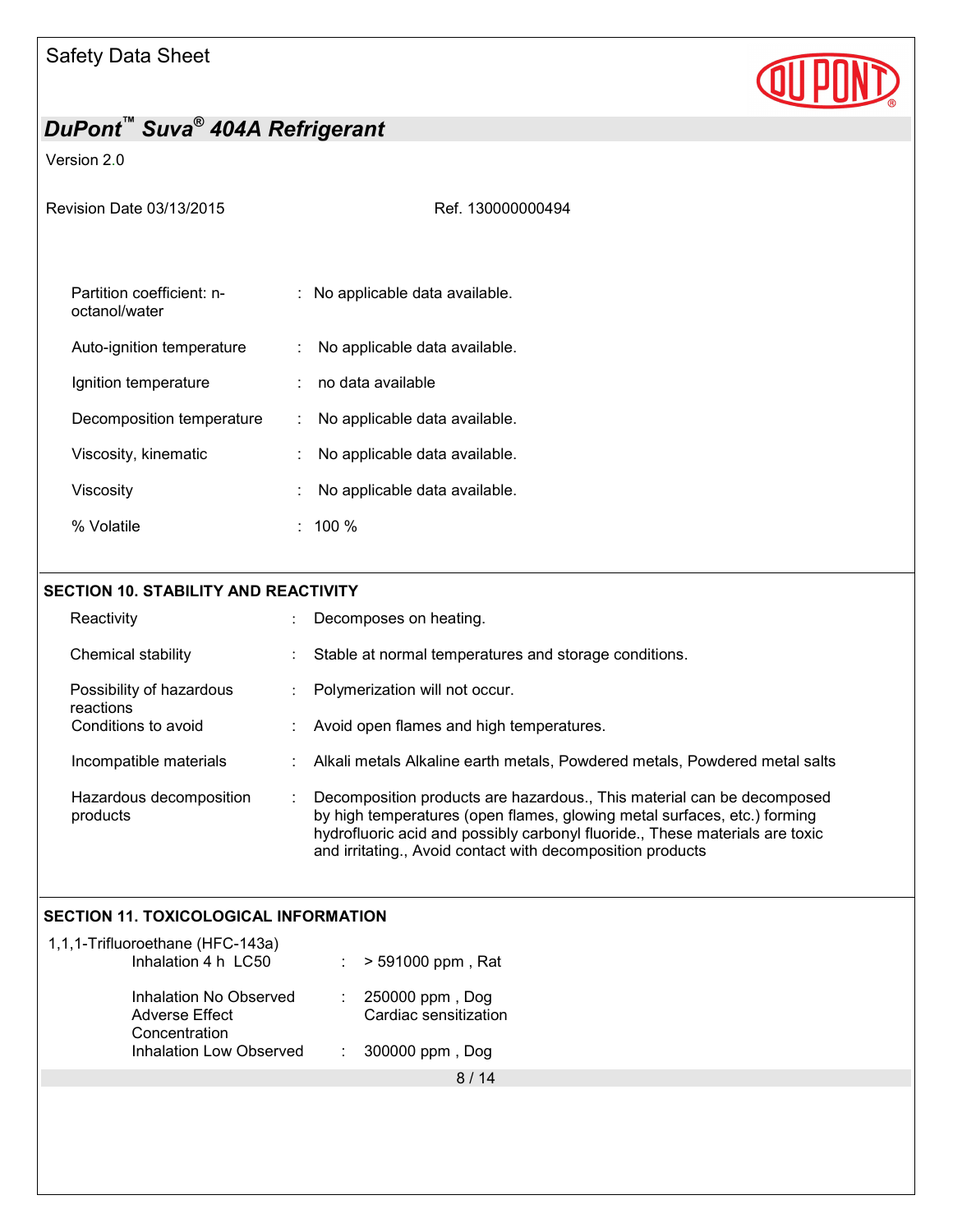

| Revision Date 03/13/2015                                                                                                       | Ref. 130000000494                                                                                                                      |
|--------------------------------------------------------------------------------------------------------------------------------|----------------------------------------------------------------------------------------------------------------------------------------|
| <b>Adverse Effect</b><br>Concentration (LOAEC)<br>Skin sensitization                                                           | Cardiac sensitization<br>Does not cause respiratory sensitisation., human                                                              |
| Repeated dose toxicity                                                                                                         | Inhalation<br>Rat<br>gas<br>NOAEL: > 40000, Method: OECD Test Guideline 413<br>No toxicologically significant effects were found.      |
| Carcinogenicity                                                                                                                | Not classifiable as a human carcinogen.<br>Animal testing did not show any carcinogenic effects.                                       |
| Mutagenicity                                                                                                                   | Animal testing did not show any mutagenic effects.<br>Tests on bacterial or mammalian cell cultures did not show mutagenic<br>effects. |
| Reproductive toxicity                                                                                                          | No toxicity to reproduction<br>No effects on or via lactation<br>Animal testing showed no reproductive toxicity.                       |
| Teratogenicity                                                                                                                 | Animal testing showed no developmental toxicity.                                                                                       |
| Further information                                                                                                            | Cardiac sensitisation threshold limit: 862068.97 mg/m3                                                                                 |
| Pentafluoroethane (HFC-125)<br>Inhalation 4 h LC50                                                                             | > 800000 ppm, Rat                                                                                                                      |
| Inhalation No Observed<br><b>Adverse Effect</b><br>Concentration                                                               | 100000 ppm, Dog<br>Cardiac sensitization                                                                                               |
| Inhalation Low Observed<br>$\mathcal{L}_{\mathcal{A}}$<br><b>Adverse Effect</b><br>Concentration (LOAEC)<br>Skin sensitization | 75000 ppm, Dog<br>Cardiac sensitization<br>Does not cause respiratory sensitisation., human                                            |
| Repeated dose toxicity                                                                                                         | Inhalation<br>Rat                                                                                                                      |
|                                                                                                                                | gas<br>NOAEL: > 50000,<br>No toxicologically significant effects were found.                                                           |
|                                                                                                                                | 9/14                                                                                                                                   |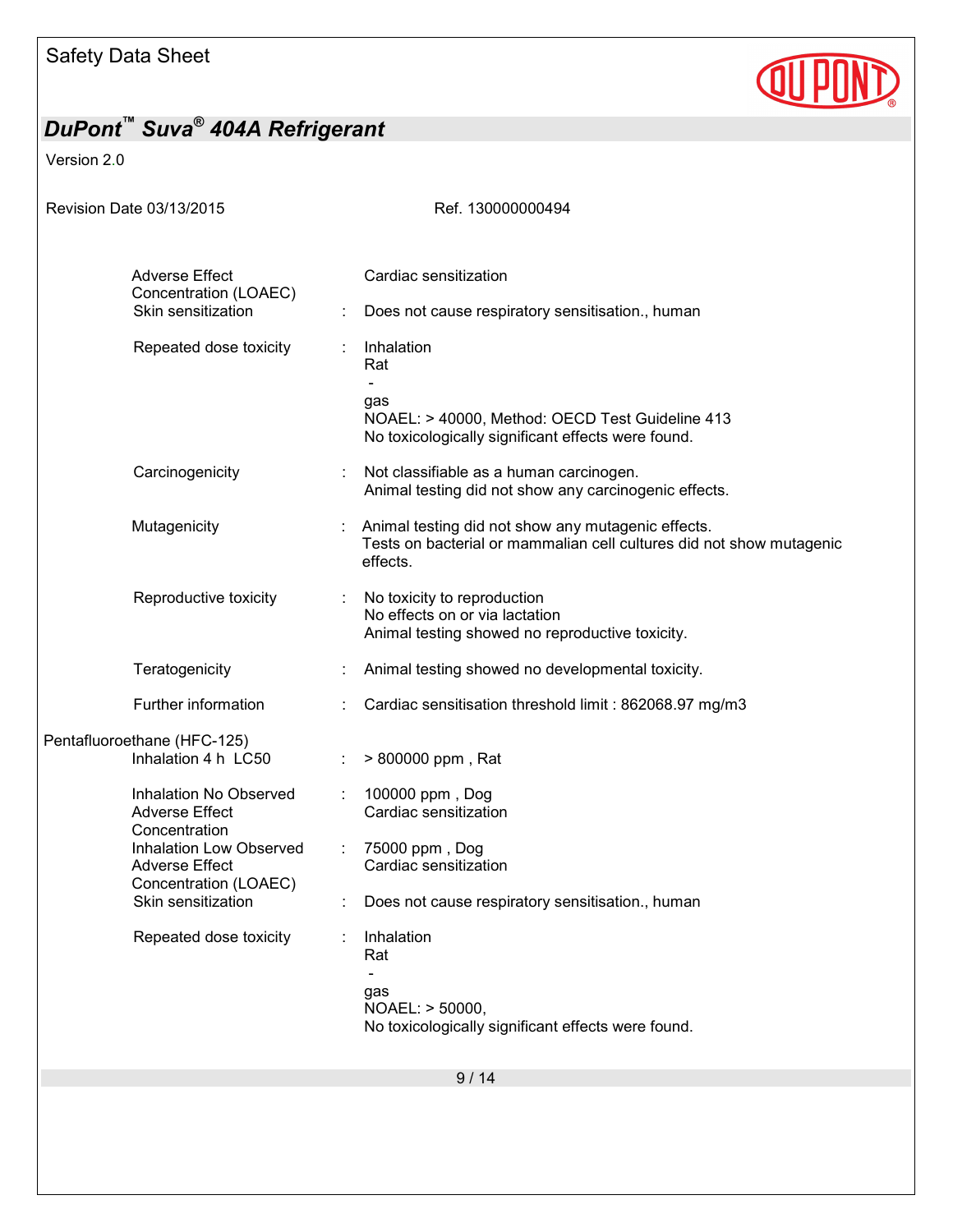

| Revision Date 03/13/2015                                                  | Ref. 130000000494                                                                                                                                                                                                 |
|---------------------------------------------------------------------------|-------------------------------------------------------------------------------------------------------------------------------------------------------------------------------------------------------------------|
|                                                                           |                                                                                                                                                                                                                   |
| Carcinogenicity                                                           | Not classifiable as a human carcinogen.<br>Overall weight of evidence indicates that the substance is not<br>carcinogenic.                                                                                        |
| Mutagenicity                                                              | Animal testing did not show any mutagenic effects.<br>Evidence suggests this substance does not cause genetic damage in<br>cultured mammalian cells.<br>Did not cause genetic damage in cultured bacterial cells. |
| Reproductive toxicity                                                     | No toxicity to reproduction<br>Animal testing showed no reproductive toxicity.                                                                                                                                    |
| Teratogenicity                                                            | Animal testing showed no developmental toxicity.                                                                                                                                                                  |
| Further information                                                       | Cardiac sensitisation threshold limit: 490000 mg/m3                                                                                                                                                               |
| 1,1,1,2-Tetrafluoroethane (HFC-134a)<br>Inhalation 4 h LC50               | > 567000 ppm, Rat                                                                                                                                                                                                 |
| Inhalation No Observed<br><b>Adverse Effect</b><br>Concentration          | 40000 ppm, Dog<br>Cardiac sensitization                                                                                                                                                                           |
| Inhalation Low Observed<br><b>Adverse Effect</b><br>Concentration (LOAEC) | 80000 ppm, Dog<br>Cardiac sensitization                                                                                                                                                                           |
| Skin irritation                                                           | No skin irritation, Rabbit                                                                                                                                                                                        |
| Eye irritation                                                            | No eye irritation, Rabbit                                                                                                                                                                                         |
| Skin sensitization                                                        | Does not cause skin sensitisation., Guinea pig                                                                                                                                                                    |
|                                                                           | Does not cause respiratory sensitisation., Rat                                                                                                                                                                    |
| Repeated dose toxicity                                                    | Inhalation<br>Rat<br>$\overline{\phantom{a}}$                                                                                                                                                                     |
|                                                                           | gas<br>NOAEL: 50000,<br>No toxicologically significant effects were found.                                                                                                                                        |
| Carcinogenicity                                                           | Not classifiable as a human carcinogen.<br>Overall weight of evidence indicates that the substance is not<br>carcinogenic.                                                                                        |
|                                                                           | 10/14                                                                                                                                                                                                             |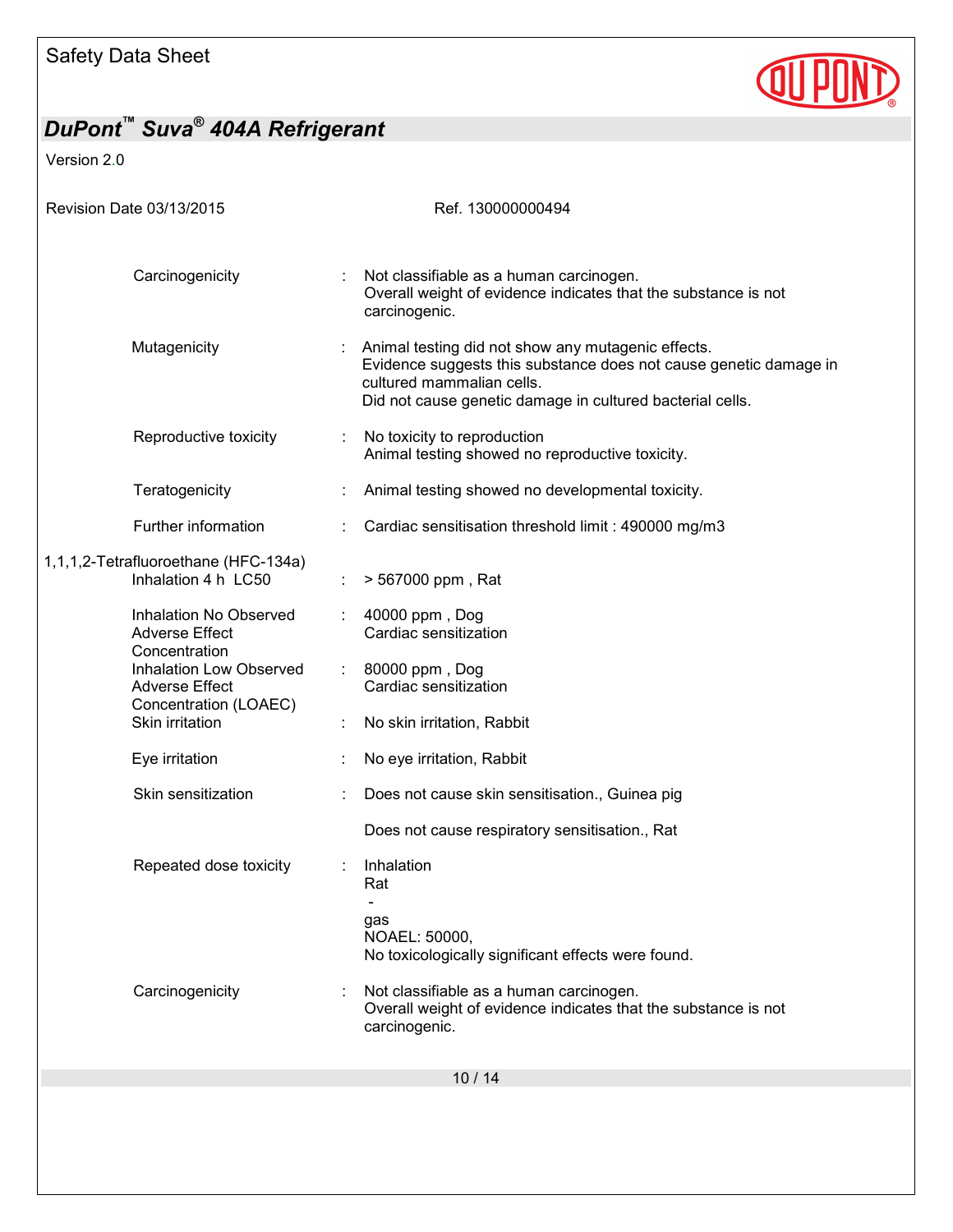

| Revision Date 03/13/2015                                                 | Ref. 130000000494                                                                                                                                                                                                                                                                                                                                                                                                                                                                                                                   |
|--------------------------------------------------------------------------|-------------------------------------------------------------------------------------------------------------------------------------------------------------------------------------------------------------------------------------------------------------------------------------------------------------------------------------------------------------------------------------------------------------------------------------------------------------------------------------------------------------------------------------|
| Mutagenicity                                                             | Animal testing did not show any mutagenic effects.<br>Tests on bacterial or mammalian cell cultures did not show mutagenic<br>effects.                                                                                                                                                                                                                                                                                                                                                                                              |
| Reproductive toxicity                                                    | No toxicity to reproduction<br>No effects on or via lactation<br>Animal testing showed no reproductive toxicity.                                                                                                                                                                                                                                                                                                                                                                                                                    |
| Teratogenicity                                                           | Animal testing showed no developmental toxicity.                                                                                                                                                                                                                                                                                                                                                                                                                                                                                    |
| Further information                                                      | Cardiac sensitisation threshold limit: 334000 mg/m3                                                                                                                                                                                                                                                                                                                                                                                                                                                                                 |
| Carcinogenicity<br>by IARC, NTP, or OSHA, as a carcinogen.               | The carcinogenicity classifications for this product and/or its ingredients have been determined according<br>to HazCom 2012, Appendix A.6. The classifications may differ than those listed in the National Toxicology<br>Program (NTP) Report on Carcinogens (latest edition) or those found to be a potential carcinogen in the<br>International Agency for Research on Cancer (IARC) Monographs (latest edition).<br>None of the components present in this material at concentrations equal to or greater than 0.1% are listed |
| <b>SECTION 12. ECOLOGICAL INFORMATION</b>                                |                                                                                                                                                                                                                                                                                                                                                                                                                                                                                                                                     |
| <b>Aquatic Toxicity</b><br>1,1,1-Trifluoroethane (HFC-143a)<br>96 h LC50 | Oncorhynchus mykiss (rainbow trout) > 40 mg/l OECD Test Guideline<br>203                                                                                                                                                                                                                                                                                                                                                                                                                                                            |
| 96 h ErC50                                                               | Pseudokirchneriella subcapitata (green algae) > 44 mg/l OECD Test<br>Guideline 201                                                                                                                                                                                                                                                                                                                                                                                                                                                  |
| 48 h EC50                                                                | Daphnia magna (Water flea) 300 mg/l OECD Test Guideline 202                                                                                                                                                                                                                                                                                                                                                                                                                                                                         |
| Pentafluoroethane (HFC-125)<br>96 h LC50                                 | Oncorhynchus mykiss (rainbow trout) 450 mg/l<br>Information given is based on data obtained from similar substances.                                                                                                                                                                                                                                                                                                                                                                                                                |
| 96 h ErC50                                                               | Algae 142 mg/l<br>Information given is based on data obtained from similar substances.                                                                                                                                                                                                                                                                                                                                                                                                                                              |
| 72 h NOEC                                                                | Pseudokirchneriella subcapitata (green algae) 13.2 mg/l                                                                                                                                                                                                                                                                                                                                                                                                                                                                             |
|                                                                          | 11/14                                                                                                                                                                                                                                                                                                                                                                                                                                                                                                                               |
|                                                                          |                                                                                                                                                                                                                                                                                                                                                                                                                                                                                                                                     |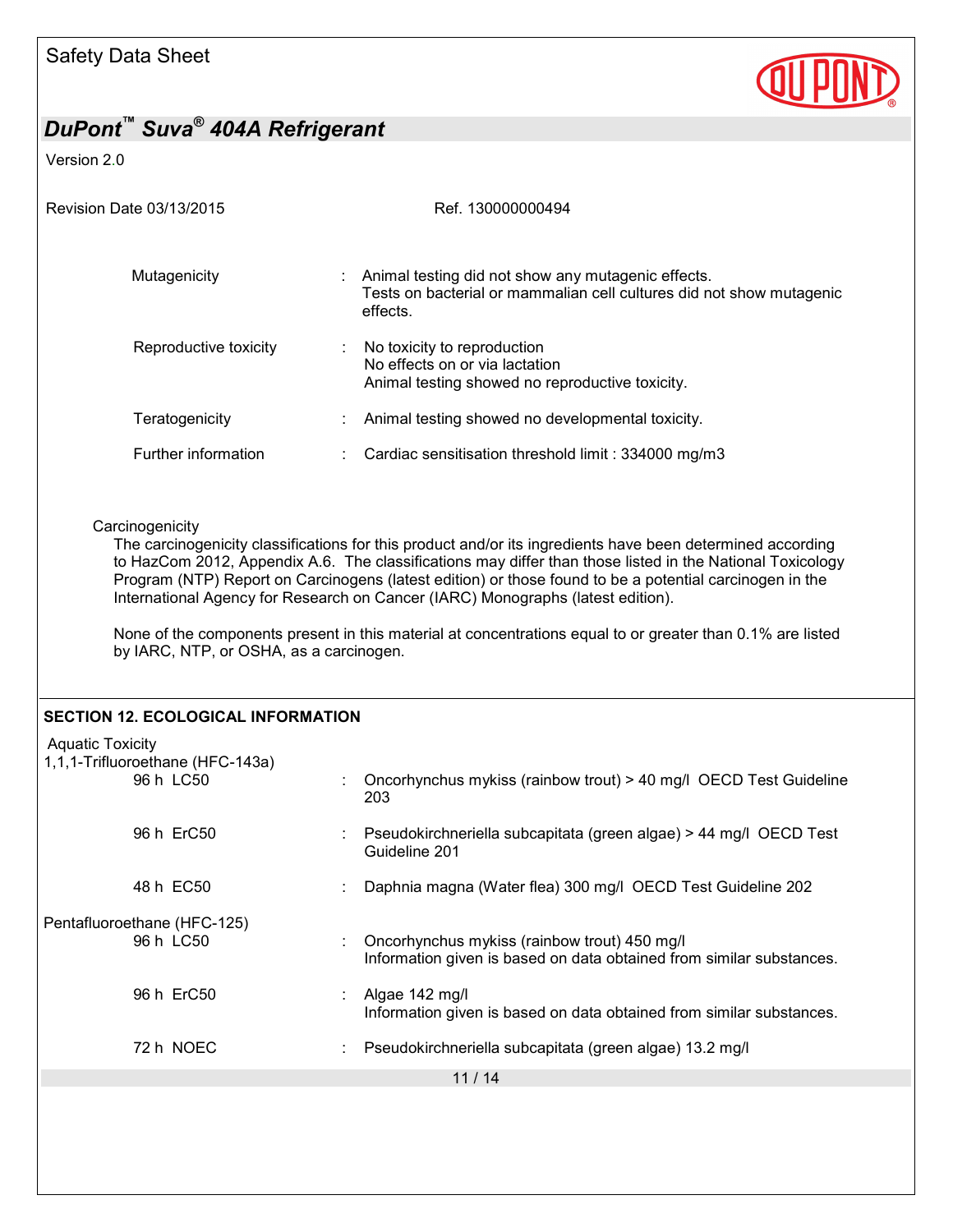

| Revision Date 03/13/2015                                                                                                           |                                                             | Ref. 130000000494                                                                                                                                                                            |
|------------------------------------------------------------------------------------------------------------------------------------|-------------------------------------------------------------|----------------------------------------------------------------------------------------------------------------------------------------------------------------------------------------------|
|                                                                                                                                    |                                                             |                                                                                                                                                                                              |
|                                                                                                                                    |                                                             | Information given is based on data obtained from similar substances.                                                                                                                         |
| 48 h EC50                                                                                                                          |                                                             | Daphnia magna (Water flea) 980 mg/l<br>Information given is based on data obtained from similar substances.                                                                                  |
| 1,1,1,2-Tetrafluoroethane (HFC-134a)<br>96 h LC50                                                                                  |                                                             | Oncorhynchus mykiss (rainbow trout) 450 mg/l                                                                                                                                                 |
| 96 h ErC50                                                                                                                         |                                                             | Algae 142 mg/l<br>Information given is based on data obtained from similar substances.                                                                                                       |
| 72 h NOEC                                                                                                                          |                                                             | Pseudokirchneriella subcapitata (green algae) 13.2 mg/l<br>Information given is based on data obtained from similar substances.                                                              |
| 48 h EC50                                                                                                                          |                                                             | Daphnia magna (Water flea) 980 mg/l                                                                                                                                                          |
| <b>Environmental Fate</b>                                                                                                          |                                                             |                                                                                                                                                                                              |
| 1,1,1-Trifluoroethane (HFC-143a)<br><b>Bioaccumulation</b><br>Information given is based on data obtained from similar substances. |                                                             |                                                                                                                                                                                              |
|                                                                                                                                    |                                                             |                                                                                                                                                                                              |
| Waste disposal methods -<br>Product                                                                                                | <b>SECTION 13. DISPOSAL CONSIDERATIONS</b>                  | : Can be used after re-conditioning. Recover by distillation or remove to a<br>permitted waste disposal facility. Comply with applicable Federal,<br>State/Provincial and Local Regulations. |
| Contaminated packaging                                                                                                             |                                                             | : Empty pressure vessels should be returned to the supplier.                                                                                                                                 |
|                                                                                                                                    | <b>SECTION 14. TRANSPORT INFORMATION</b>                    |                                                                                                                                                                                              |
| <b>DOT</b>                                                                                                                         | UN number                                                   | : 3337                                                                                                                                                                                       |
| IATA_C                                                                                                                             | Proper shipping name<br>Class<br>Labelling No.<br>UN number | Refrigerant gas R 404A<br>2.2<br>2.2<br>3337                                                                                                                                                 |
|                                                                                                                                    |                                                             | 12/14                                                                                                                                                                                        |
|                                                                                                                                    |                                                             |                                                                                                                                                                                              |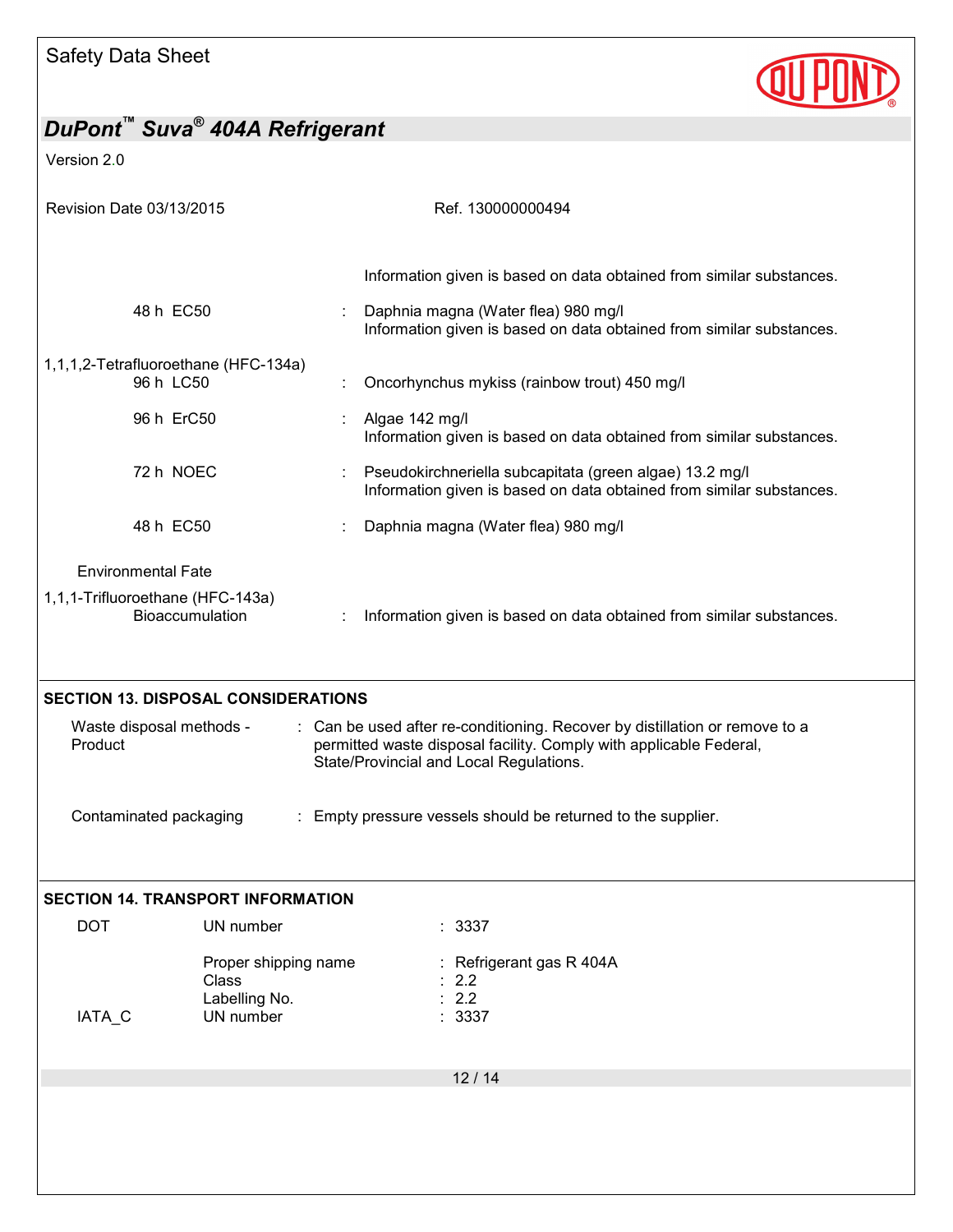

#### Version 2.0

|  | Revision Date 03/13/2015 |  |
|--|--------------------------|--|
|  |                          |  |

Ref. 130000000494

|             | Proper shipping name                | : Refrigerant gas $R$ 404A               |
|-------------|-------------------------------------|------------------------------------------|
| <b>IMDG</b> | Class<br>Labelling No.<br>UN number | $\div$ 2.2<br>$\therefore$ 2.2<br>: 3337 |
|             | Proper shipping name                | $:$ REFRIGERANT GAS R 404A               |
|             | Class                               | $\therefore$ 2.2                         |
|             | Labelling No.                       | $\therefore$ 2.2                         |

#### **SECTION 15. REGULATORY INFORMATION**

| TSCA<br>SARA 313 Regulated<br>Chemical(s) | : On the inventory, or in compliance with the inventory<br>: This material does not contain any chemical components with known CAS<br>numbers that exceed the threshold (De Minimis) reporting levels established<br>by SARA Title III, Section 313. |
|-------------------------------------------|------------------------------------------------------------------------------------------------------------------------------------------------------------------------------------------------------------------------------------------------------|
| California Prop. 65                       | : Chemicals known to the State of California to cause cancer, birth defects or<br>any other harm: none known                                                                                                                                         |

#### **SECTION 16. OTHER INFORMATION**

Suva is a registered trademark of E. I. du Pont de Nemours and Company ® DuPont's registered trademark Before use read DuPont's safety information. For further information contact the local DuPont office or DuPont's nominated distributors.

Revision Date : 03/13/2015

The information provided in this Safety Data Sheet is correct to the best of our knowledge, information and belief at the date of its publication. The information given is designed only as a guidance for safe handling, use, processing, storage, transportation, disposal and release and is not to be considered a warranty or quality specification. The information relates only to the specific material designated and may not be valid for such material used in combination with any other materials or in any process, unless specified in the text.

Significant change from previous version is denoted with a double bar.